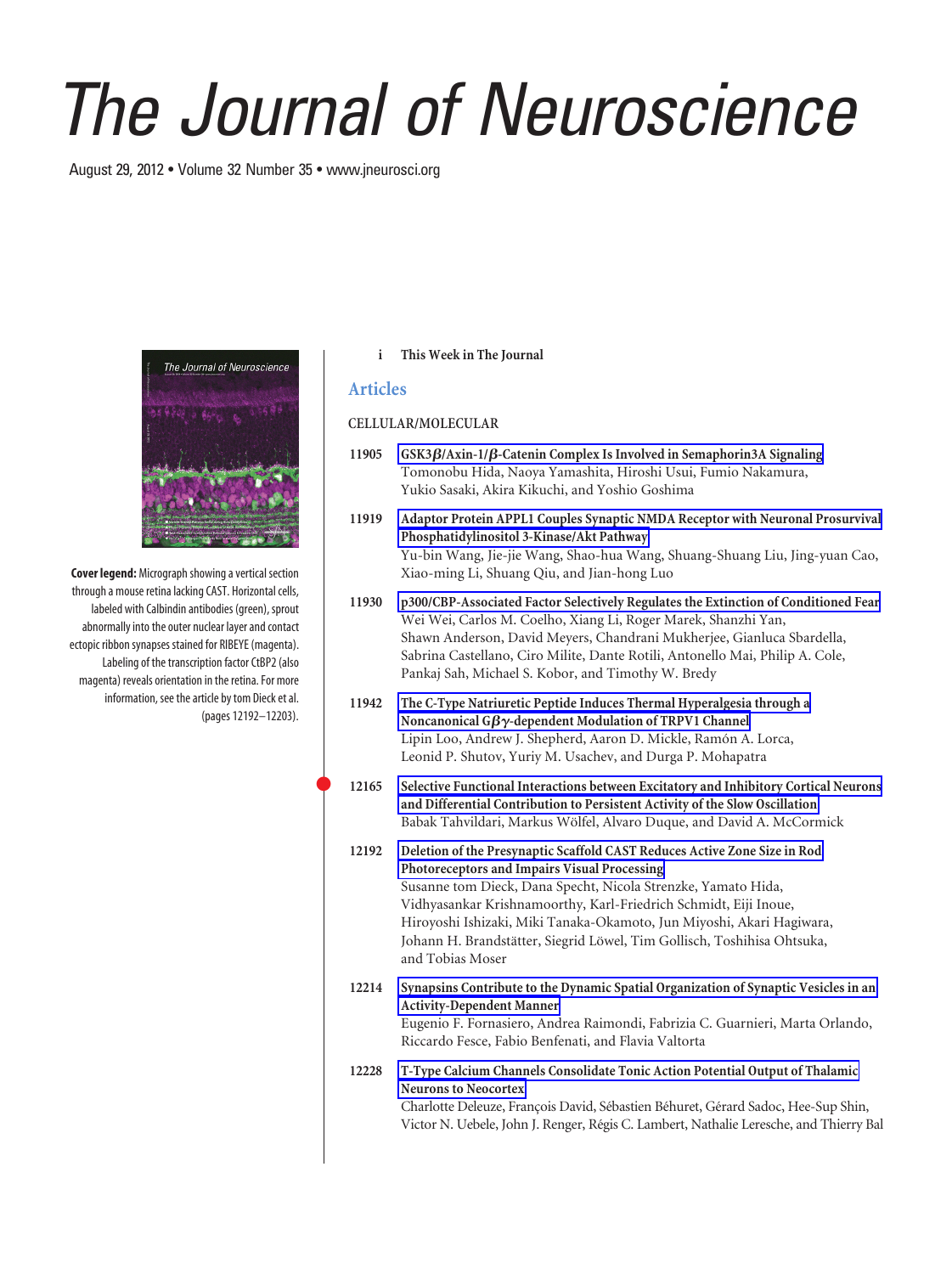# **DEVELOPMENT/PLASTICITY/REPAIR**

|       | DEVELOPMENI/PLASIICIIY/REPAIR                                                                                                                                                                                                                                                                                                                                                                                                                           |
|-------|---------------------------------------------------------------------------------------------------------------------------------------------------------------------------------------------------------------------------------------------------------------------------------------------------------------------------------------------------------------------------------------------------------------------------------------------------------|
| 12051 | Cell-Autonomous Inactivation of the Reelin Pathway Impairs Adult Neurogenesis in<br>the Hippocampus<br>Catia M. Teixeira, Michelle M. Kron, Nuria Masachs, Helen Zhang,<br>Diane C. Lagace, Albert Martinez, Isabel Reillo, Xin Duan, Carles Bosch,<br>Lluis Pujadas, Lucas Brunso, Hongjun Song, Amelia J. Eisch, Victor Borrell,<br>Brian W. Howell, Jack M. Parent, and Eduardo Soriano                                                              |
| 12152 | PEDF Is a Novel Oligodendrogenic Morphogen Acting on the Adult SVZ and Corpus<br>Callosum<br>Jiho Sohn, Vimal Selvaraj, Kouji Wakayama, Lori Orosco, Eunyoung Lee,<br>Susan E. Crawford, Fuzheng Guo, Jordan Lang, Makoto Horiuchi,<br>Konstantinos Zarbalis, Takayuki Itoh, Wenbin Deng, and David Pleasure                                                                                                                                            |
|       | BEHAVIORAL/SYSTEMS/COGNITIVE                                                                                                                                                                                                                                                                                                                                                                                                                            |
| 11956 | Dynamics of Cortical Neuronal Ensembles Transit from Decision Making to Storage<br>for Later Report<br>Adrián Ponce-Alvarez, Verónica Nácher, Rogelio Luna, Alexa Riehle,<br>and Ranulfo Romo                                                                                                                                                                                                                                                           |
| 11970 | Food Intake Adaptation to Dietary Fat Involves PSA-Dependent Rewiring of the<br>Arcuate Melanocortin System in Mice<br>Alexandre Benani, Cécile Hryhorczuk, Alexandra Gouazé, Xavier Fioramonti,<br>Xavier Brenachot, Christophe Guissard, Alice Krezymon, Thibaut Duparc,<br>André Colom, Emmanuelle Nédélec, Caroline Rigault, Aleth Lemoine,<br>Jean Gascuel, Rita Gerardy-Schahn, Philippe Valet, Claude Knauf,<br>Anne Lorsignol, and Luc Pénicaud |
| 11980 | Mechanisms of Hippocampal Long-Term Depression Are Required for Memory<br><b>Enhancement by Novelty Exploration</b><br>Zhifang Dong, Bo Gong, Hongjie Li, Yanrui Bai, Xiaoyan Wu, Yan Huang,<br>Wenting He, Tingyu Li, and Yu Tian Wang                                                                                                                                                                                                                 |
| 12005 | Actin Polymerization-Dependent Increase in Synaptic Arc/Arg3.1 Expression in the<br>Amygdala Is Crucial for the Expression of Aversive Memory Associated with Drug<br>Withdrawal<br>Yao Liu, Qi-Xin Zhou, Yuan-Yuan Hou, Bin Lu, Chuan Yu, Jie Chen,<br>Qing-Lan Ling, Jun Cao, Zhi-Qiang Chi, Lin Xu, and Jing-Gen Liu                                                                                                                                 |
| 12018 | NMDA Antagonist Ketamine Reduces Task Selectivity in Macaque Dorsolateral<br>Prefrontal Neurons and Impairs Performance of Randomly Interleaved Prosaccades<br>and Antisaccades<br>Kevin Skoblenick and Stefan Everling                                                                                                                                                                                                                                 |
| 12038 | Selectivity for Three-Dimensional Shape and Grasping-Related Activity in the<br>Macaque Ventral Premotor Cortex<br>Tom Theys, Pierpaolo Pani, Johannes van Loon, Jan Goffin, and Peter Janssen                                                                                                                                                                                                                                                          |
| 12066 | Corticostriatal Connectivity Underlies Individual Differences in the Balance between<br><b>Habitual and Goal-Directed Action Control</b><br>Sanne de Wit, Poppy Watson, Helga A. Harsay, Michael X. Cohen,<br>Irene van de Vijver, and K. Richard Ridderinkhof                                                                                                                                                                                          |
| 12076 | Identification of Functional Circuitry between Retrosplenial and Postrhinal Cortices<br>during Fear Conditioning<br>Siobhan Robinson, Caroline E. Poorman, Thomas J. Marder, and David J. Bucci                                                                                                                                                                                                                                                         |
| 12087 | The Processing of Unexpected Positive Response Outcomes in the Mediofrontal<br>Cortex<br>Nicola K. Ferdinand, Axel Mecklinger, Jutta Kray, and William J. Gehring                                                                                                                                                                                                                                                                                       |
|       |                                                                                                                                                                                                                                                                                                                                                                                                                                                         |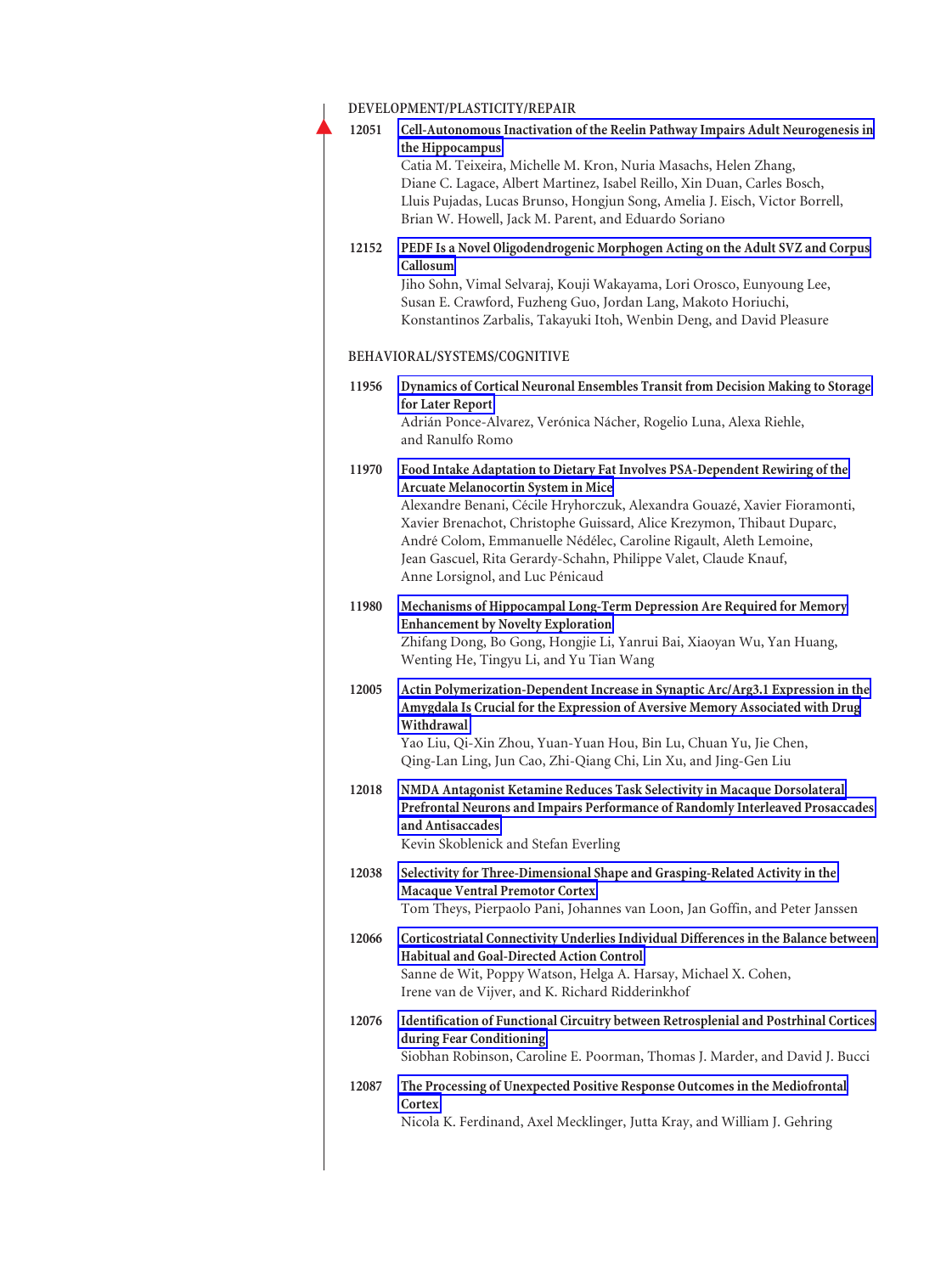| 12102                          | Coding Rate and Duration of Vocalizations of the Frog, Xenopus laevis<br>Erik Zornik and Ayako Yamaguchi                                                                                                                                                                                                                                     |  |
|--------------------------------|----------------------------------------------------------------------------------------------------------------------------------------------------------------------------------------------------------------------------------------------------------------------------------------------------------------------------------------------|--|
| 12115                          | Time to Pay Attention: Attentional Performance Time-Stamped Prefrontal<br>Cholinergic Activation, Diurnality, and Performance<br>Giovanna Paolone, Theresa M. Lee, and Martin Sarter                                                                                                                                                         |  |
| 12129                          | Red Nucleus Neurons Actively Contribute to the Acquisition of Classically<br><b>Conditioned Eyelid Responses in Rabbits</b><br>Renny Pacheco-Calderón, Alejandro Carretero-Guillén, José M. Delgado-García,<br>and Agnès Gruart                                                                                                              |  |
| 12144                          | Neural Correlates of Reactivation and Retrieval-Induced Distortion<br>Donna J. Bridge and Ken A. Paller                                                                                                                                                                                                                                      |  |
| 12180                          | The Selectivity of Task-Dependent Attention Varies with Surrounding Context<br>Yee-Joon Kim (김 이준) and Preeti Verghese                                                                                                                                                                                                                       |  |
| 12204                          | Age-Related Changes in the Neurophysiology of Language in Adults: Relationship to<br>Regional Cortical Thinning and White Matter Microstructure<br>Nobuko Kemmotsu, Holly M. Girard, N. Erkut Kucukboyaci, Linda K. McEvoy,<br>Donald J. Hagler Jr, Anders M. Dale, Eric Halgren, and Carrie R. McDonald                                     |  |
| 12237                          | Voluntary and Reactive Recruitment of Locomotor Muscle Synergies during<br><b>Perturbed Walking</b><br>Stacie A. Chvatal and Lena H. Ting                                                                                                                                                                                                    |  |
| 12251                          | Navigating the Auditory Scene: An Expert Role for the Hippocampus<br>Sundeep Teki, Sukhbinder Kumar, Katharina von Kriegstein, Lauren Stewart,<br>C. Rebecca Lyness, Brian C. J. Moore, Brian Capleton, and Timothy D. Griffiths                                                                                                             |  |
| 12258                          | Parietal Influence on Temporal Encoding Indexed by Simultaneous Transcranial<br>Magnetic Stimulation and Electroencephalography<br>Martin Wiener, Dasha Kliot, Peter E. Turkeltaub, Roy H. Hamilton,<br>David A. Wolk, and H. Branch Coslett                                                                                                 |  |
| 12268                          | A Precluding But Not Ensuring Role of Entrained Low-Frequency Oscillations for<br><b>Auditory Perception</b><br>Benedict Shien Wei Ng, Tim Schroeder, and Christoph Kayser                                                                                                                                                                   |  |
| 12277                          | Top-Down Processing of Symbolic Meanings Modulates the Visual Word Form Area<br>Yiying Song, Moqian Tian, and Jia Liu                                                                                                                                                                                                                        |  |
| 12284                          | Suppressive Surrounds of Receptive Fields In Monkey Frontal Eye Field<br>James Cavanaugh, Wilsaan M. Joiner, and Robert H. Wurtz                                                                                                                                                                                                             |  |
| 12294                          | Attention Distributed across Sensory Modalities Enhances Perceptual Performance<br>Jyoti Mishra and Adam Gazzaley                                                                                                                                                                                                                            |  |
| <b>NEUROBIOLOGY OF DISEASE</b> |                                                                                                                                                                                                                                                                                                                                              |  |
| 11991                          | Cholinergic Dysfunction Alters Synaptic Integration between Thalamostriatal and<br>Corticostriatal Inputs in DYT1 Dystonia<br>Giuseppe Sciamanna, Annalisa Tassone, Georgia Mandolesi, Francesca Puglisi,<br>Giulia Ponterio, Giuseppina Martella, Graziella Madeo, Giorgio Bernardi,<br>David G. Standaert, Paola Bonsi, and Antonio Pisani |  |
| 12028                          | Focal Increases of Axoplasmic Ca <sup>2+</sup> , Aggregation of Sodium-Calcium Exchanger,<br>N-type Ca <sup>2+</sup> Channel, and Actin Define the Sites of Spheroids in Axons Undergoing<br><b>Oxidative Stress</b><br>Anna G. Barsukova, Michael Forte, and Dennis Bourdette                                                               |  |